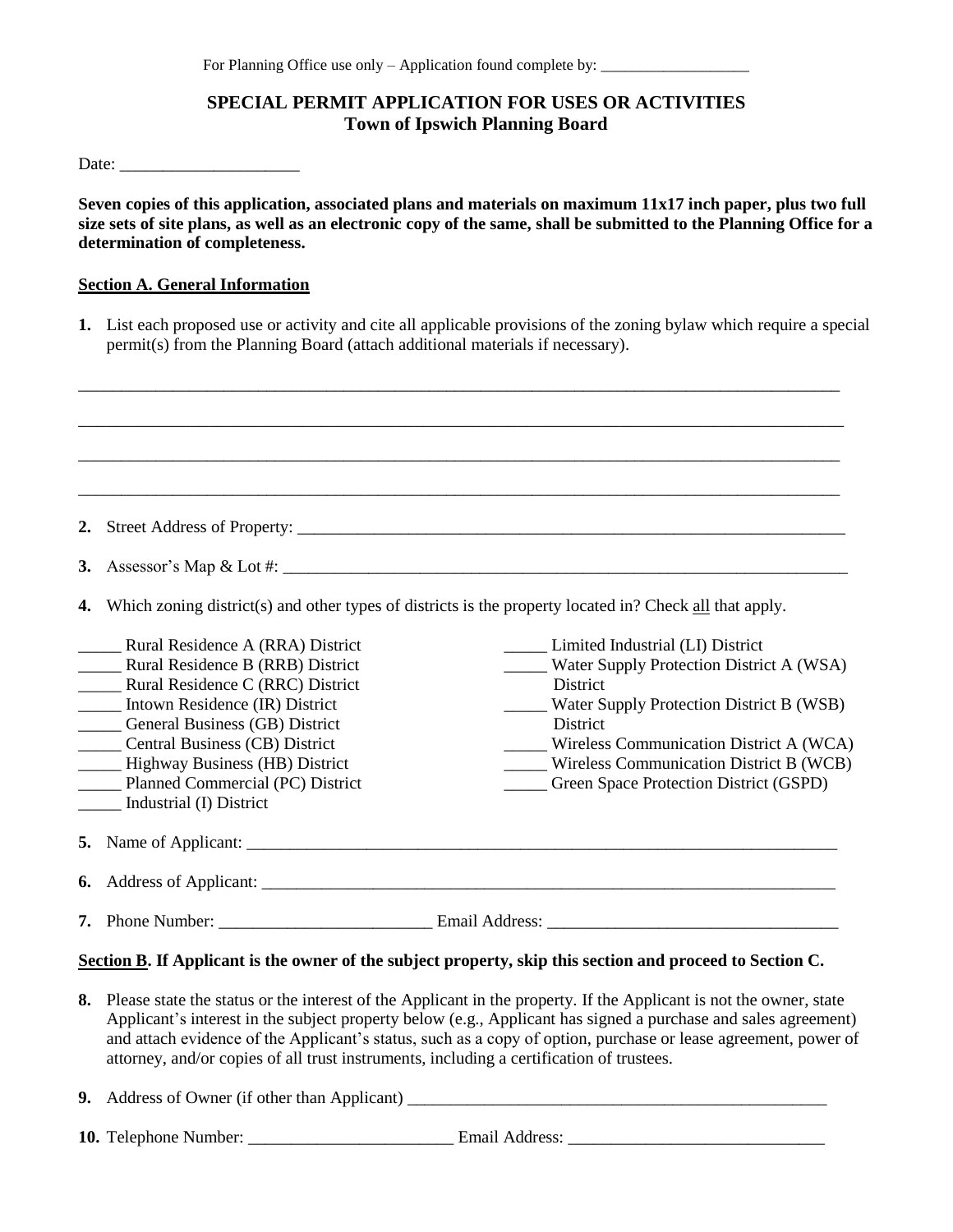## **Section C. Use of Property**

Describe the existing use of the property (attach additional materials if necessary):

Describe, in detail, the proposed use or activity of the property (attach additional materials if necessary):

\_\_\_\_\_\_\_\_\_\_\_\_\_\_\_\_\_\_\_\_\_\_\_\_\_\_\_\_\_\_\_\_\_\_\_\_\_\_\_\_\_\_\_\_\_\_\_\_\_\_\_\_\_\_\_\_\_\_\_\_\_\_\_\_\_\_\_\_\_\_\_\_\_\_\_\_\_\_\_\_\_\_\_\_\_\_

\_\_\_\_\_\_\_\_\_\_\_\_\_\_\_\_\_\_\_\_\_\_\_\_\_\_\_\_\_\_\_\_\_\_\_\_\_\_\_\_\_\_\_\_\_\_\_\_\_\_\_\_\_\_\_\_\_\_\_\_\_\_\_\_\_\_\_\_\_\_\_\_\_\_\_\_\_\_\_\_\_\_\_\_\_\_

\_\_\_\_\_\_\_\_\_\_\_\_\_\_\_\_\_\_\_\_\_\_\_\_\_\_\_\_\_\_\_\_\_\_\_\_\_\_\_\_\_\_\_\_\_\_\_\_\_\_\_\_\_\_\_\_\_\_\_\_\_\_\_\_\_\_\_\_\_\_\_\_\_\_\_\_\_\_\_\_\_\_\_\_\_\_

\_\_\_\_\_\_\_\_\_\_\_\_\_\_\_\_\_\_\_\_\_\_\_\_\_\_\_\_\_\_\_\_\_\_\_\_\_\_\_\_\_\_\_\_\_\_\_\_\_\_\_\_\_\_\_\_\_\_\_\_\_\_\_\_\_\_\_\_\_\_\_\_\_\_\_\_\_\_\_\_\_\_\_\_\_\_

\_\_\_\_\_\_\_\_\_\_\_\_\_\_\_\_\_\_\_\_\_\_\_\_\_\_\_\_\_\_\_\_\_\_\_\_\_\_\_\_\_\_\_\_\_\_\_\_\_\_\_\_\_\_\_\_\_\_\_\_\_\_\_\_\_\_\_\_\_\_\_\_\_\_\_\_\_\_\_\_\_\_\_\_\_\_

# **Section D. Additional Permitting**

**11.** Is a variance required from the Zoning Board of Appeals?

 $(y \cos \theta)$  yes  $(y \cos \theta)$  no  $(y \cos \theta)$  don't know

If "yes", attach a copy of the variance decision to this application. If a variance is required but has not yet been granted, you are strongly advised to discuss the matter with Planning staff before you continue with this application.

**12.** Is the proposed development served by:

| Public Water System | ) yes | ) no |
|---------------------|-------|------|
| Public Sewer System | ) yes | ) no |

**13.** Is the property subject to the Demolition Delay By-law?

 $(y \cos \theta)$  yes  $(y \cos \theta)$  no  $(y \cos \theta)$  don't know

If "yes" or "don't know", please contact the Building Inspector.

**14.** Is the property subject to the Wetlands Protection Act or action by the Conservation Commission?

 $(y \cos \theta)$  yes  $(y \cos \theta)$  no  $(y \cos \theta)$  don't know

If "yes" or "don't know", please contact the Conservation Agent.

**15.** Is an environmental study or document required for this project under state or federal law?

 $(y \mid y)$  yes  $(y \mid y)$  no  $(y \mid y)$  don't know

If "yes" then specify the type of study and agency requiring study below. If "don't know", please contact Planning staff.

\_\_\_\_\_\_\_\_\_\_\_\_\_\_\_\_\_\_\_\_\_\_\_\_\_\_\_\_\_\_\_\_\_\_\_\_\_\_\_\_\_\_\_\_\_\_\_\_\_\_\_\_\_\_\_\_\_\_\_\_\_\_\_\_\_\_\_\_\_\_\_\_\_\_\_\_\_\_\_\_\_\_\_\_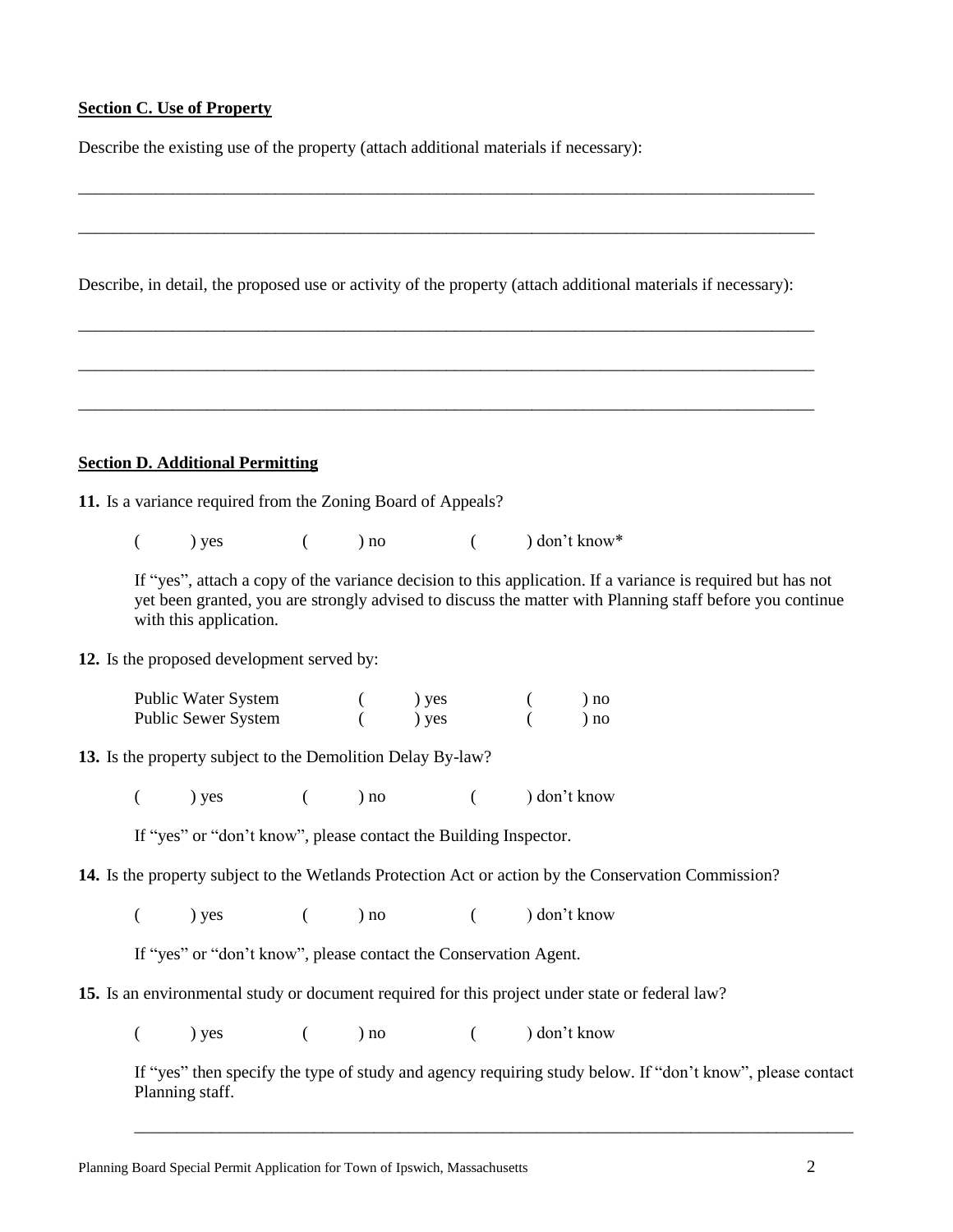# **Section E: Other materials required**

- **16.** Attach the list of abutters to the property for which the application is being submitted. Abutters are the owners of property directly opposite on any public or private way or street, and owners of land within 300 feet of the property line, including those properties which may lie within bordering towns. An abutters list is a separate form available from the Assessor's Office, Planning Office or from the Town website. The list must be certified by the Assessor's Office prior to submittal to the Planning Office.
- **17.** Submit the application fee, per the fee schedule available from the Planning Office and the Town website.

#### **Section F: Waivers**

**18.** The Planning Board may waive, by an affirmative vote of four (4) out of five (5) members, any of the special permit submittal requirements, if it believes that strict compliance with these rules and regulations will, because of the size or special nature of the proposed development, create an undue hardship on the Applicant and will not be in the public interest. **Any waiver(s) requested by the Applicant shall be submitted in writing as part of special permit application.**

#### **Section G: Engineering Peer Review and Site Inspection Fees**

- **19.** Engineering Peer Review or Consulting Fees: The Planning Board reserves the right to engage the services of a technical consultant(s) to review any aspect of an application if it believes that professional review is necessary to accomplish the purposes of the zoning bylaw and the Board's special permit regulations. The costs for any professional review shall be borne by the Applicant and shall be imposed in accordance with the M.G.L. Chapter 44, Section 53G, as amended, and as duly adopted by the Planning Board in accordance with said law.
- **20.** Site Inspection Fees: If an Applicant obtains a special permit from the Planning Board and proceeds with a project pursuant to that special permit then the Planning Board reserves the right to require site inspection(s) during the project's construction. The costs for such inspections shall be borne by the applicant and shall be charged at a rate approved by the Planning Board. Inspection fees shall be received by the Town in accordance with the M.G.L. Chapter 44, Section 53G, as amended, and as duly adopted by the Planning Board in accordance with said law.

Signature of Applicant: \_\_\_\_\_\_\_\_\_\_\_\_\_\_\_\_\_\_\_\_\_\_\_\_\_\_\_\_\_\_\_\_\_\_\_\_\_\_\_\_\_\_\_\_\_\_\_\_\_\_\_\_\_\_\_\_\_\_\_\_\_

Signature of Owner(s) (if different from Applicant):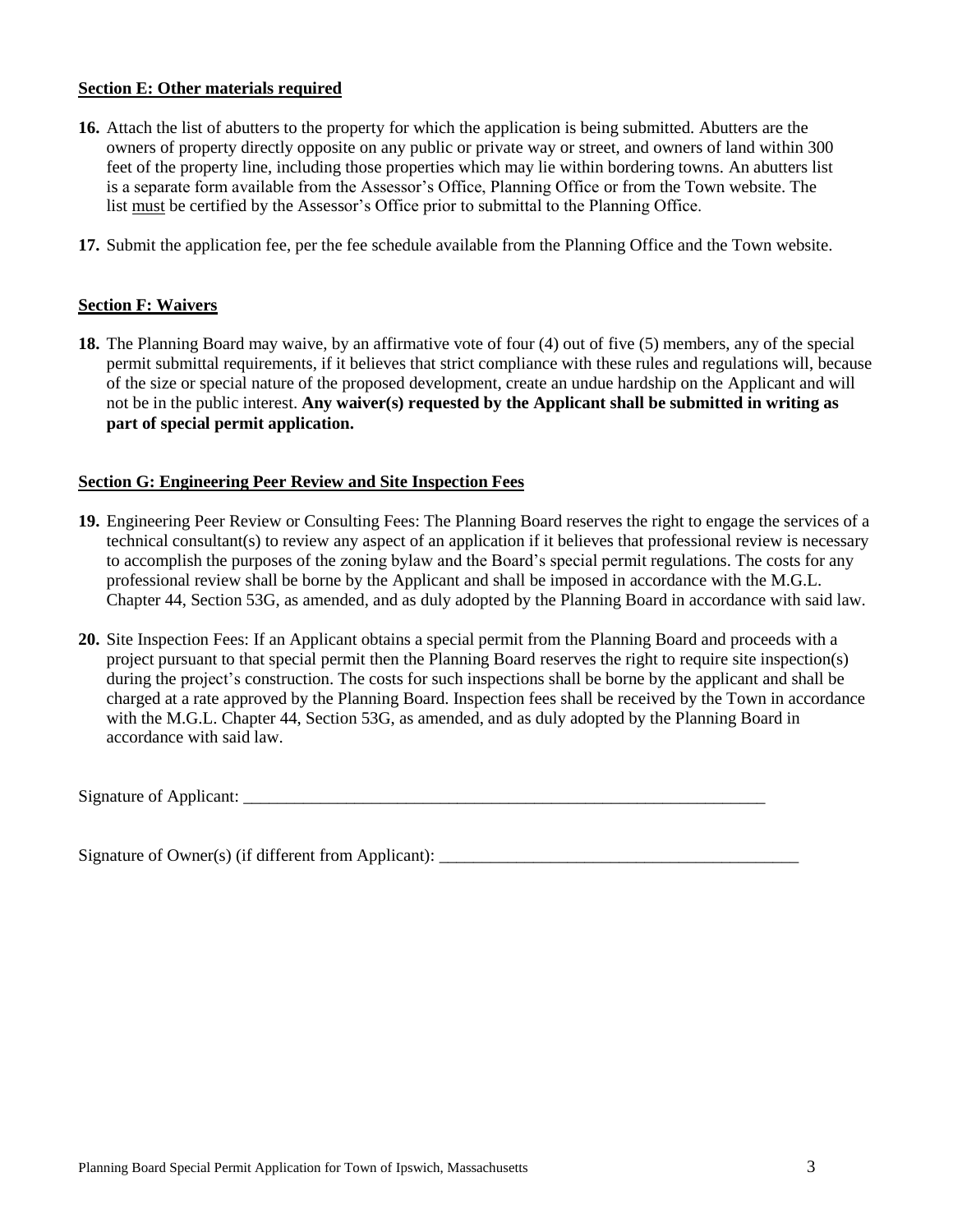# **SPECIAL PERMIT CHECKLIST Town of Ipswich Planning Board**

# **Required Plans**

All Special Permits for proposed uses or activities must include a site plan. If the Special Permit involves substantive changes to exterior elements of a building or a new building, elevation drawings of the building at a scale sufficient to show the details of the proposed buildings and signs, preferably prepared by a Registered Architect or Engineer shall also be submitted. In addition, any Special Permit application which proposes site improvements must submit a stormwater management plan including calculations and a landscape plan. The landscape plan must be prepared by a Registered Landscape Architect or Certified Landscape Designer, clearly showing existing and proposed plantings, exterior lighting and other site amenities. Upon request, the Board may allow the landscape plan to be prepared by a non-registered landscape architect or non-certified landscape designer, or by a registered civil engineer, based on the scope of the landscape plan. Plan requirements are described below.

- **1. Site Plans** should contain the following:
- Names of Owner and Applicant
- Registered Professional Engineer, Architect, or Landscape Architect (all plans must be stamped)
- Date (all plan revisions must be noted and dated)
- Scale (no greater than  $1$  inch  $= 40$  feet except for the locus map)
- North Arrow
- Locus map
- Zoning Districts $(s)$
- Existing and proposed topography of the site in two-foot contours
- Names of adjacent streets
- All existing lot lines and dimensions
- Lot size
- Locations and dimensions of all existing and proposed structures, including additions
- Number of dwelling units
- Location and number of parking and loading spaces
- Location of driveways and/or access roads and all sight distances
- Existing and proposed uses of the structures
- Existing and proposed utilities and service areas
- Screening and/or buffer provisions
- Any proposed open space or park
- Planning Board signature block, including reference to the special permit and date of approval
- **2. Elevation Drawings** should include the four sides of the building as well as the following:
- Names of Owner and Applicant
- Registered Professional Engineer, Architect
- Date (all plan revisions must be noted and dated)
- Scale (no less than  $1/8$  inch = 1 foot)
- All details of the building, including dimensions
- Lighting
- $\bullet$  Signs

# **3. Stormwater management plans and calculations** should show:

- Existing and proposed method of handling stormwater run-off
- Direction of flow of run-off
- Location, elevation, and size of all catch basins, drywells, drainage ditches, swales retention basins, and storm sewers;
- Engineering calculations used to determine drainage requirements, based upon a ten (10) year storm frequency. If water is to be retained or detained on site the Planning Board shall require one hundred (100) year storm frequency calculations.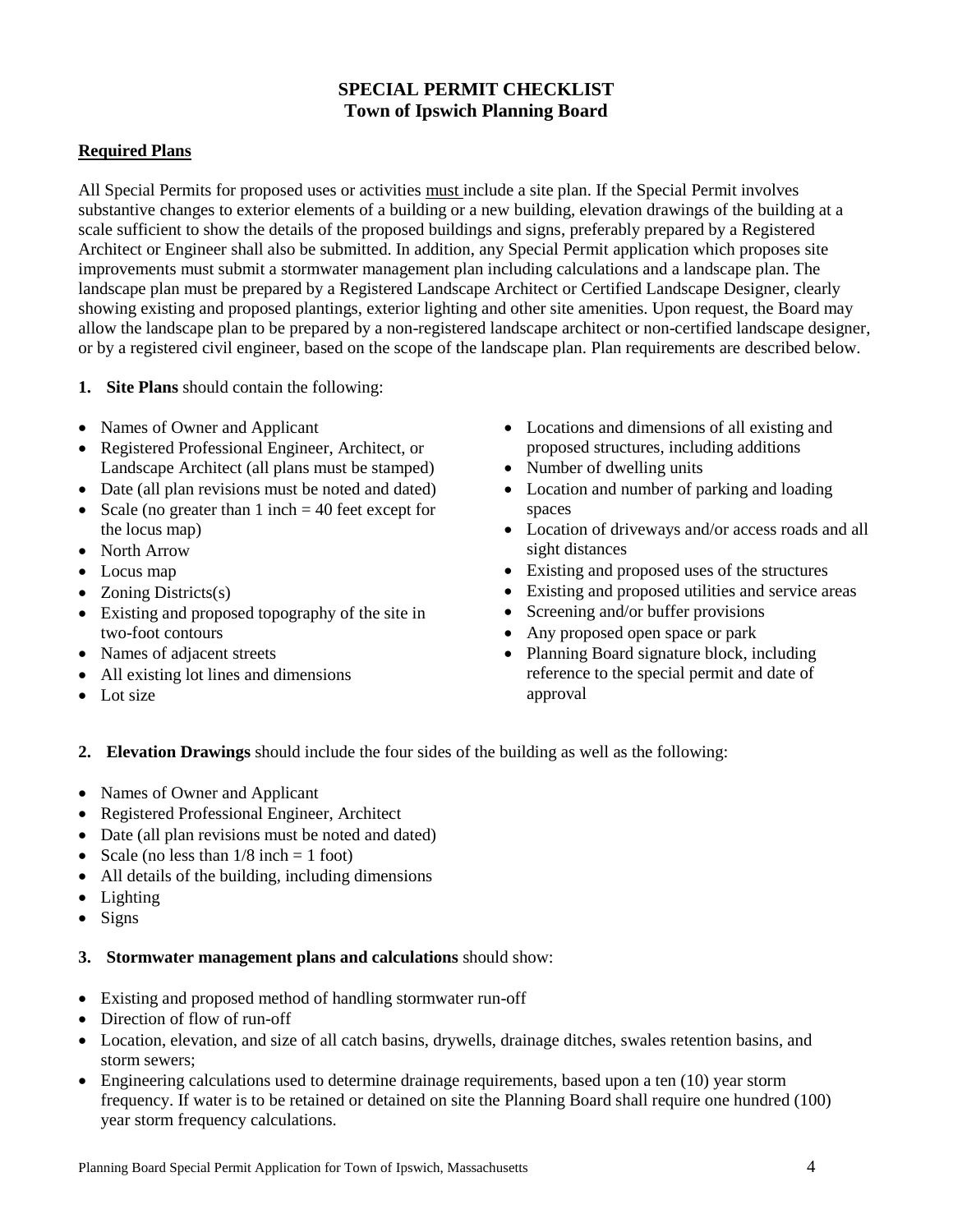- **4. Landscape Plans** should include all existing and proposed plantings, pathways, location of all exterior lighting, signs and other amenities as well as the following:
- Names of Owner and Applicant
- Registered Landscape Architect, Certified Landscape Designer
- Date (all plan revisions must be noted and dated)
- Scale (no more than  $1$  inch  $= 40$  feet)
- Plant, shrub and tree names, botanical and common, for existing and proposed plantings
- Lighting specifications and photometric plan (can be a separate document)
- Signs (size, shape, materials and design which can be a separate document)

Lighting: All exterior lighting must be cut-off type fixtures (dark sky compliant) unless the Applicant can demonstrate to the Board's satisfaction that the proposed light fixtures are acceptable. If the Applicant is requesting approval for the use of non-cutoff type fixtures, the application must also include a written request for the alternative lighting and provide the reason(s) why the lighting is being proposed.

#### **5. Additional Plans and Materials**

Copies of all deeds, easements or other documents related to the property or interests in the property which exist or are proposed shall be submitted with the application. Photographs of the site are always useful.

For large-scale projects the Planning Board may require the submittal of a General Plan of Land and/or other types of documentation such as traffic studies, marketing studies or wildlife inventories. Please contact the Planning Office if you have questions about what to submit.

If the project is located wholly or partly on property within the Water Supply Protection Districts or involves Hazardous Materials subject to Section IX.N of the zoning bylaw, please read the appropriate checklist to ensure a more complete understanding of the requirements.

**General Plan of Land** should include general characteristics of all lands within 200 feet of the site, including the following:

- Names of Owner and Applicant
- Structures
- Parking areas
- Driveways
- Pedestrian ways
- Natural features
- Existing land uses (in color with a color key)